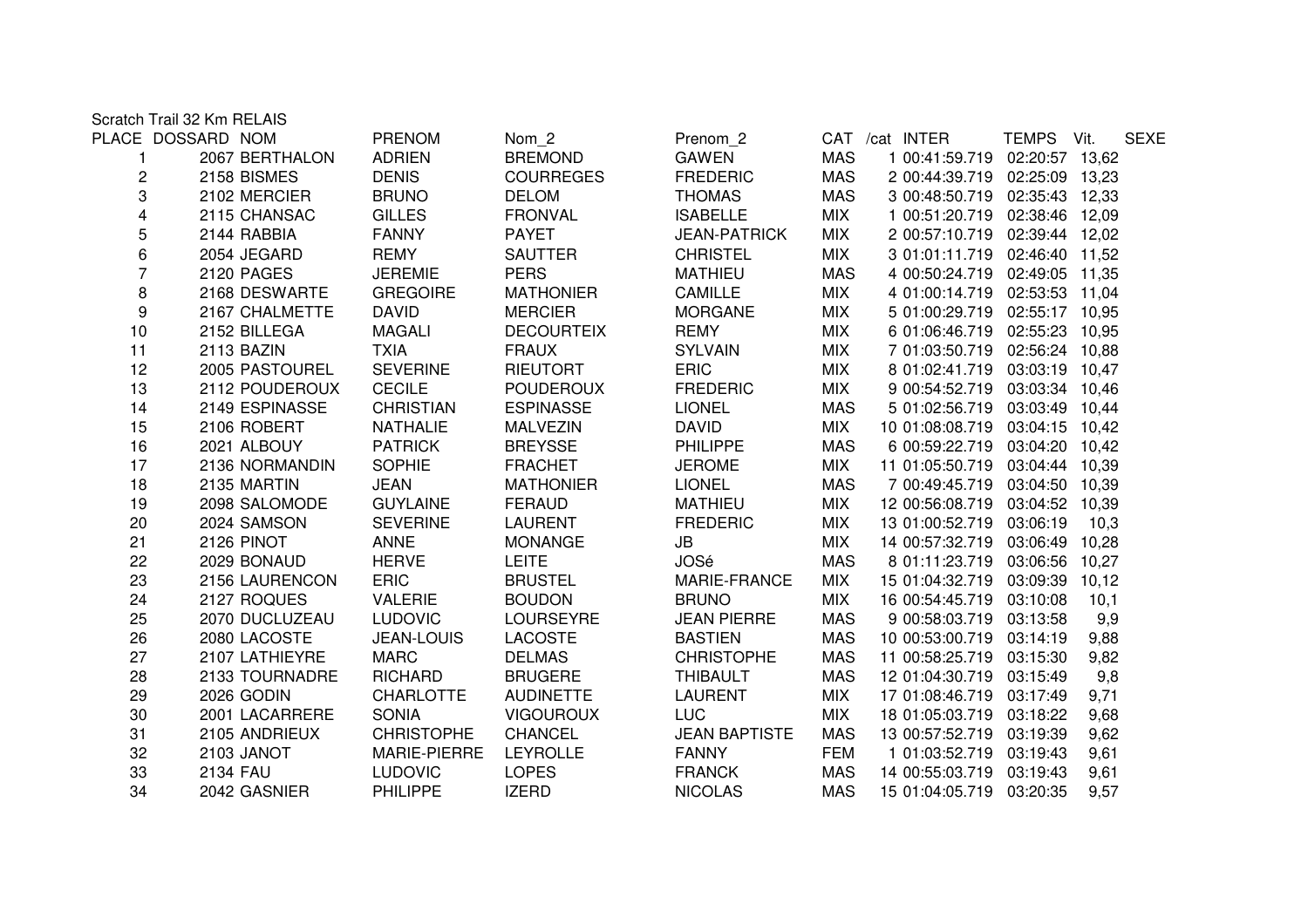| 35 | 2138 CALVAGNAC            | <b>CLAUDE</b>           | CALVAGNAC               | <b>BENOIT</b>    | <b>MAS</b> | 16 01:04:39.719 | 03:20:43 | 9,57 |
|----|---------------------------|-------------------------|-------------------------|------------------|------------|-----------------|----------|------|
| 36 | 2035 ROUDIL               | <b>PATRICE</b>          | <b>BATISSON</b>         | <b>CELINE</b>    | <b>MIX</b> | 19 01:13:00.719 | 03:20:47 | 9,56 |
| 37 | 2038 MAZEAU               | <b>JEAN LUC</b>         | <b>BERNARD</b>          | <b>LAURENT</b>   | <b>MAS</b> | 17 00:59:55.719 | 03:22:00 | 9,5  |
| 38 | 2059 ECHASSOUX            | <b>NEUMA</b>            | <b>ECHASSOUX</b>        | <b>PHILIPPE</b>  | <b>MIX</b> | 20 01:04:59.719 | 03:22:05 | 9,5  |
| 39 | 2142 MATRAY               | <b>CLéMENT</b>          | <b>HAUDUROY</b>         | <b>LUDOVIC</b>   | <b>MAS</b> | 18 01:02:33.719 | 03:23:07 | 9,45 |
| 40 | 2118 MALVEZIN             | <b>GILLES</b>           | <b>LIMBERTIE</b>        | <b>BRUNO</b>     | <b>MAS</b> | 19 00:58:15.719 | 03:23:11 | 9,45 |
| 41 | 2071 TRAVERSE             | <b>NICOLAS</b>          | <b>GATHIER</b>          | <b>TOM</b>       | <b>MAS</b> | 20 01:01:32.719 | 03:23:12 | 9,45 |
| 42 | 2077 DE OLIVEIRA          | <b>ANTOINE</b>          | <b>BOUCHET</b>          | <b>ISABELLE</b>  | <b>MIX</b> | 21 01:04:13.719 | 03:23:14 | 9,45 |
| 43 | 2003 GOMEZ                | <b>TESS</b>             | <b>DEROUET</b>          | <b>FANNY</b>     | <b>FEM</b> | 2 01:03:58.719  | 03:23:18 | 9,44 |
| 44 | 2140 PLANCHE              | <b>YOHAN</b>            | <b>CHAPOLARD</b>        | <b>ALEXIS</b>    | <b>MAS</b> | 21 00:59:06.719 | 03:23:43 | 9,42 |
| 45 | 2100 SAINT-ROCH           | <b>CYNTHIA</b>          | SAINT-ROCH              | <b>FRéDéRIC</b>  | <b>MIX</b> | 22 01:10:12.719 | 03:25:09 | 9,36 |
| 46 | 2161 FELGINES             | <b>CHRISTIAN</b>        | <b>PINCHON</b>          | <b>GILBERT</b>   | <b>MAS</b> | 22 01:09:04.719 | 03:25:46 | 9,33 |
| 47 | 2154 AURATUS              | <b>ERIC</b>             | <b>AURATUS</b>          | <b>NICOLAS</b>   | <b>MAS</b> | 23 01:01:28.719 | 03:26:23 | 9,3  |
| 48 | 2119 BOUTARIC             | <b>BENOIT</b>           | <b>BOUCHET</b>          | <b>DORIAN</b>    | <b>MAS</b> | 24 01:00:41.719 | 03:31:14 | 9,09 |
| 49 | 2116 MALROUX              | <b>AURELIE</b>          | <b>MALROUX</b>          | <b>FRANCK</b>    | <b>MIX</b> | 23 01:12:20.719 | 03:32:11 | 9,05 |
| 50 | 2031 ALDIGIER             | JEAN-FRANÇOIS MOREILLON |                         | <b>EMMANUEL</b>  | <b>MAS</b> | 25 01:13:29.719 | 03:33:25 | 9    |
| 51 | 2155 LAVAL                | <b>GILLES</b>           | <b>BATTAGLIA</b>        | <b>MICHEL</b>    | <b>MAS</b> | 26 00:57:22.719 | 03:33:49 | 8,98 |
| 52 | 2089 LAFON                | <b>JEAN-LOUIS</b>       | <b>POUGET</b>           | JEAN-CLAUDE      | <b>MIX</b> | 24 01:02:59.719 | 03:34:00 | 8,97 |
| 53 | 2104 COLIN                | <b>EMMANUELLE</b>       | <b>BOIVINET</b>         | <b>SYLVAIN</b>   | <b>MIX</b> | 25 01:10:42.719 | 03:34:50 | 8,94 |
| 54 | 2139 RAMEL                | <b>PIERRE</b>           | <b>LUDINGTON</b>        | <b>GABRIEL</b>   | <b>MAS</b> | 27 01:02:31.719 | 03:35:22 | 8,91 |
| 55 | 2049 MILON                | <b>JEREMY</b>           | <b>BIOY-MILON</b>       | <b>JESSICA</b>   | <b>MIX</b> | 26 01:14:13.719 | 03:35:44 | 8,9  |
| 56 | 2129 BABAZ                | <b>LIONEL</b>           | PARRA-MOMBOISSE         | <b>EVELYNE</b>   | <b>MIX</b> | 27 01:02:43.719 | 03:35:53 | 8,89 |
| 57 | 2013 GLADINE              | CéCILE                  | <b>MEYNIEL</b>          | <b>CORINNE</b>   | <b>FEM</b> | 3 01:05:28.719  | 03:36:04 | 8,89 |
| 58 | 2097 GEMAIN               | <b>FREDERIQUE</b>       | <b>BAPTISTE</b>         | <b>GUEGAN</b>    | <b>MIX</b> | 28 00:59:32.719 | 03:36:06 | 8,88 |
| 59 | 2082 MOSAKOWSKI           | <b>FRANCK</b>           | <b>MOSAKOWSKI</b>       | CAROLE           | <b>MIX</b> | 29 01:19:11.719 | 03:36:21 | 8,87 |
| 60 | 2084 PELLETIER            | <b>XAVIER</b>           | <b>PELLETIER</b>        | <b>SOPHIE</b>    | <b>MIX</b> | 30 01:13:33.719 | 03:37:32 | 8,83 |
| 61 | 2069 BOURGADE             | <b>JULIE</b>            | <b>COSTELLA</b>         | <b>JULIE</b>     | <b>FEM</b> | 4 01:03:06.719  | 03:37:51 | 8,81 |
| 62 | 2016 MOBILI               | ERIC                    | <b>NAISSANT</b>         | <b>ANDRE</b>     | <b>MAS</b> | 28 01:08:41.719 | 03:38:10 | 8,8  |
| 63 | 2086 PERRACHON            | <b>FRANCK</b>           | <b>JAMMET</b>           | <b>BENOIT</b>    | <b>MAS</b> | 29 01:12:23.719 | 03:38:28 | 8,79 |
| 64 | 2150 ROUBERTIES           | <b>CARINE</b>           | <b>HERAULT</b>          | CéLINE           | <b>FEM</b> | 5 01:01:21.719  | 03:38:44 | 8,78 |
| 65 | 2022 DUMONT               | <b>FLORENCE</b>         | <b>CLAVAUD</b>          | <b>CARINE</b>    | <b>FEM</b> | 6 01:14:22.719  | 03:38:58 | 8,77 |
| 66 | 2109 LAFARGE              | <b>NELLY</b>            | <b>MEINIER</b>          | <b>VERONIQUE</b> | <b>FEM</b> | 7 01:06:53.719  | 03:39:10 | 8,76 |
| 67 | 2030 LECOSSIER            | <b>EMILE</b>            | <b>GASNIER</b>          | <b>GERARD</b>    | <b>MAS</b> | 30 01:22:58.719 | 03:40:54 | 8,69 |
| 68 | 2092 PIOCHE               | <b>THIERRY</b>          | <b>MAHAUT</b>           | <b>PATRICE</b>   | <b>MAS</b> | 31 00:52:32.719 | 03:41:00 | 8,69 |
| 69 | 2052 ROY                  | <b>SEBASTIEN</b>        | <b>GUITTARD</b>         | <b>NICOLAS</b>   | <b>MAS</b> | 32 01:04:48.719 | 03:41:11 | 8,68 |
| 70 | 2006 GUET-FRAPARD YANNICK |                         | LEROUX CHADAIGNE CLAIRE |                  | <b>MIX</b> | 31 01:00:18.719 | 03:41:45 | 8,66 |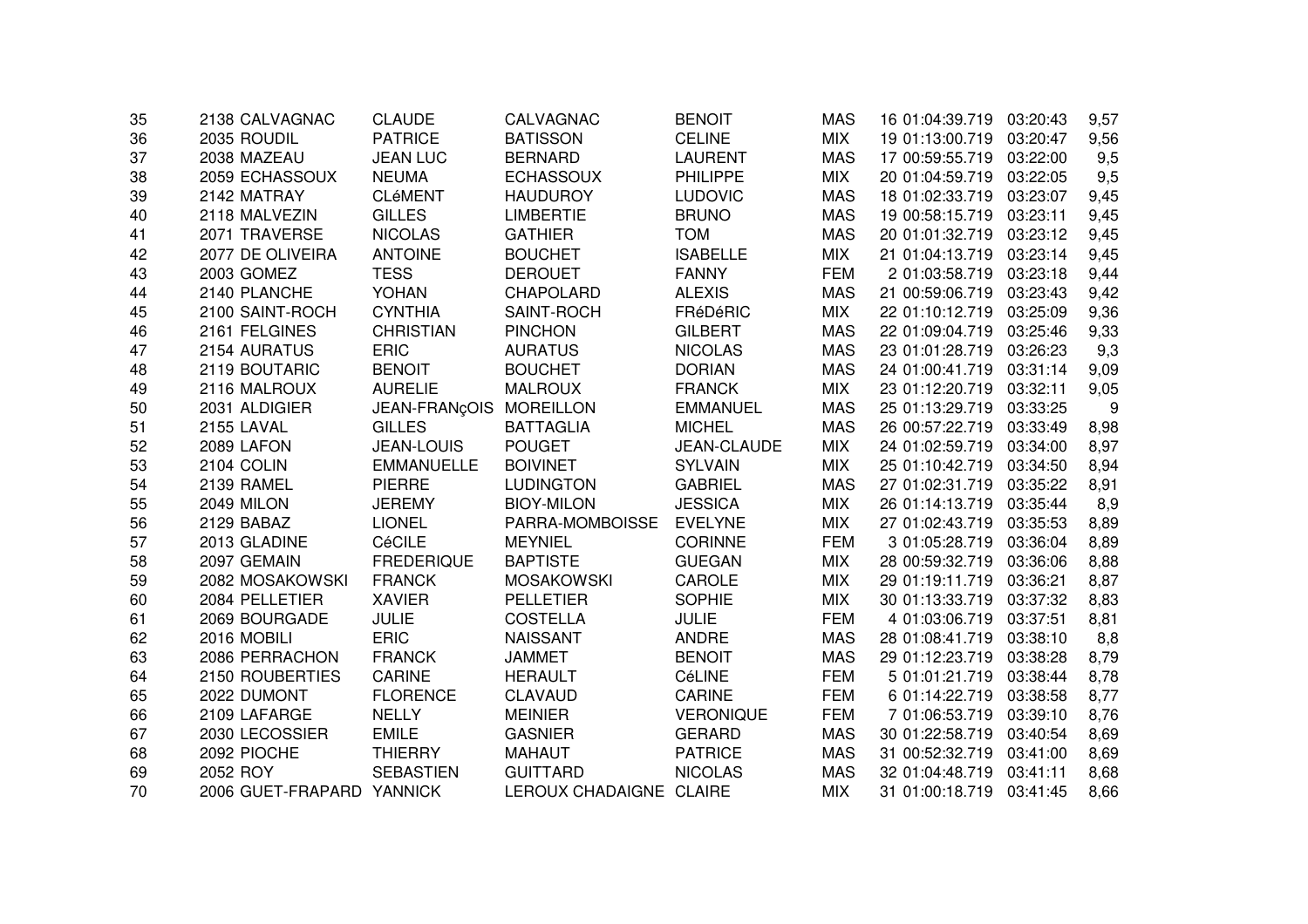| 71  | 2058 DUNAND       | <b>THIERRY</b>      | <b>REILLER</b>    | <b>PHILIPPE</b>      | <b>MAS</b> | 33 01:04:11.719 03:41:48 |          | 8,66 |
|-----|-------------------|---------------------|-------------------|----------------------|------------|--------------------------|----------|------|
| 72  | 2010 DEROUET      | <b>CATHERINE</b>    | <b>DEROUET</b>    | <b>JEAN-FRANCOIS</b> | <b>MIX</b> | 32 01:12:04.719          | 03:42:39 | 8,62 |
| 73  | 2162 ROUSSEAU     | <b>PHILIPPE</b>     | <b>ROUSSEAU</b>   | <b>LAURENCE</b>      | <b>MIX</b> | 33 01:04:28.719          | 03:42:54 | 8,61 |
| 74  | 2053 CHABOSSON    | <b>JEAN-JACQUES</b> | <b>PAPAIS</b>     | <b>MARYSE</b>        | <b>MIX</b> | 34 01:03:23.719          | 03:43:49 | 8,58 |
| 75  | 2060 BONNET       | CHANTAL             | <b>FERRASSE</b>   | <b>JOEL</b>          | <b>MIX</b> | 35 01:13:04.719          | 03:44:30 | 8,55 |
| 76  | <b>2012 PETIT</b> | <b>GASTON</b>       | <b>CAPPELLA</b>   | <b>GILLES</b>        | <b>MAS</b> | 34 01:02:16.719          | 03:44:31 | 8,55 |
| 77  | 2147 ANTIGNAC     | <b>DELPHINE</b>     | <b>FRUITIERE</b>  | <b>CHRISTELLE</b>    | <b>FEM</b> | 8 01:15:28.719           | 03:44:34 | 8,55 |
| 78  | 2132 FORT         | VéRONIQUE           | <b>GALLAIS</b>    | <b>LAURENCE</b>      | <b>FEM</b> | 9 01:14:51.719           | 03:45:08 | 8,53 |
| 79  | <b>2164 EMILY</b> | <b>ANTOINE</b>      | ANDRE             | MARIE-CHRISTINE MIX  |            | 36 01:12:19.719          | 03:45:33 | 8,51 |
| 80  | 2163 MALGAT       | <b>JEAN PIERRE</b>  | <b>GOIGOUX</b>    | <b>GERARD</b>        | <b>MAS</b> | 35 01:04:57.719          | 03:47:39 | 8,43 |
| 81  | 2108 JOANNY       | <b>GHISLAIN</b>     | <b>JOANNY</b>     | <b>SOLENE</b>        | <b>MIX</b> | 37 01:23:28.719          | 03:48:19 | 8,41 |
| 82  | 2041 PICARD       | <b>FABIENNE</b>     | <b>JAMOT</b>      | <b>NICOLAS</b>       | <b>MIX</b> | 38 01:15:32.719          | 03:48:46 | 8,39 |
| 83  | 2043 DEMURE       | <b>VINCENT</b>      | LEREAU            | <b>BRUNO</b>         | <b>MAS</b> | 36 01:02:03.719          | 03:50:01 | 8,35 |
| 84  | 2121 VALETTE      | <b>CLAUDINE</b>     | <b>VALETTE</b>    | <b>EMILIE</b>        | <b>FEM</b> | 10                       | 03:50:12 | 8,34 |
| 85  | 2146 MAISONOBE    | <b>VIRGINIE</b>     | <b>STRUB</b>      | <b>CAMILLE</b>       | <b>FEM</b> | 11 01:19:16.719          | 03:50:46 | 8,32 |
| 86  | <b>2125 PONS</b>  | <b>SERGE</b>        | CHASSAGNE         | <b>JEAN-PIERRE</b>   | <b>MAS</b> | 37 00:56:50.719          | 03:50:57 | 8,31 |
| 87  | 2073 GORSE        | <b>ELSA</b>         | <b>DESMASSIAS</b> | <b>NICOLAS</b>       | <b>MIX</b> | 39 01:08:03.719          | 03:53:28 | 8,22 |
| 88  | 2064 FOULON       | RéMI                | <b>CHATAING</b>   | <b>PIERRE</b>        | <b>MAS</b> | 38 01:12:49.719          | 03:53:32 | 8,22 |
| 89  | 2051 STOCLET      | <b>NICOLAS</b>      | <b>KERNEVES</b>   | <b>ADELE</b>         | <b>MIX</b> | 40 01:13:35.719          | 03:53:50 | 8,21 |
| 90  | 2159 RAYNAL       | <b>JEAN LOUIS</b>   | <b>RAYNAL</b>     | <b>SONIA</b>         | <b>MIX</b> | 41 01:16:35.719          | 03:54:25 | 8,19 |
| 91  | 2050 SABATEY      | <b>ERIC</b>         | <b>DUPART</b>     | <b>LAETITIA</b>      | <b>MIX</b> | 42 01:22:34.719          | 03:54:34 | 8,19 |
| 92  | 2062 RACHOU       | <b>ROMAIN</b>       | <b>DOS SANTOS</b> | <b>CYRILLE</b>       | <b>MAS</b> | 39 01:10:45.719          | 03:54:40 | 8,18 |
| 93  | 2028 LARDIC       | <b>PASCALE</b>      | <b>DELMOTTE</b>   | <b>PHILIPPE</b>      | <b>MIX</b> | 43 01:04:27.719          | 03:54:41 | 8,18 |
| 94  | 2074 DELHOME      | <b>SANDRINE</b>     | <b>GILLET</b>     | <b>EUGéNIE</b>       | <b>FEM</b> | 12 01:14:02.719          | 03:55:15 | 8,16 |
| 95  | 2039 ABIRAMIA     | <b>GUILLAUME</b>    | <b>DUPUY</b>      | <b>GUILLAUME</b>     | <b>MAS</b> | 40 01:06:02.719          | 03:56:20 | 8,12 |
| 96  | 2015 BRASSET      | <b>EMILIE</b>       | <b>FAURE</b>      | <b>FREDERIQUE</b>    | <b>FEM</b> | 13 01:13:20.719          | 03:59:22 | 8,02 |
| 97  | 2032 TOURLAN      | <b>AURELIE</b>      | <b>TOURLAN</b>    | <b>AUDREY</b>        | <b>FEM</b> | 14 01:18:35.719          | 04:00:31 | 7,98 |
| 98  | 2087 VIDAL        | <b>YVES</b>         | <b>VIDAL</b>      | <b>ALEXANDRE</b>     | <b>MAS</b> | 41 01:07:23.719          | 04:01:17 | 7,96 |
| 99  | 2148 LACOSTE      | <b>SYRTHE</b>       | <b>BESSIERES</b>  | <b>CHRISTELLE</b>    | <b>FEM</b> | 15 01:11:21.719          | 04:02:13 | 7,93 |
| 100 | 2055 BOYER        | <b>SYLVIE</b>       | <b>CHANTEL</b>    | <b>SYLVIE</b>        | <b>FEM</b> | 16 01:12:13.719          | 04:02:13 | 7,93 |
| 101 | 2131 DUTREC       | <b>SOPHIE</b>       | <b>DUTREC</b>     | <b>SEBASTIEN</b>     | <b>MIX</b> | 44 01:22:56.719          | 04:02:25 | 7,92 |
| 102 | <b>2143 ROUX</b>  | <b>ALEXANDRA</b>    | <b>REYGADE</b>    | <b>ELEONORE</b>      | <b>FEM</b> | 17 01:07:31.719          | 04:03:12 | 7,89 |
| 103 | 2048 LUQUE        | <b>FRANCK</b>       | <b>ARNAUD</b>     | <b>DIDIER</b>        | <b>MAS</b> | 42 01:05:59.719          | 04:03:43 | 7,88 |
| 104 | 2093 GASPARD      | <b>CARLOS</b>       | <b>HERRERA</b>    | <b>CHRYSTELLE</b>    | <b>MIX</b> | 45 01:08:18.719          | 04:04:43 | 7,85 |
| 105 | 2036 CHARRIERAS   | <b>SANDRINE</b>     | <b>GASNIER</b>    | <b>FRANCOISE</b>     | <b>FEM</b> | 18 01:13:12.719          | 04:05:08 | 7,83 |
| 106 | 2123 SKENA        | <b>BASTIEN</b>      | <b>GABOREAU</b>   | <b>KARINE</b>        | <b>MIX</b> | 46 01:13:58.719          | 04:05:15 | 7,83 |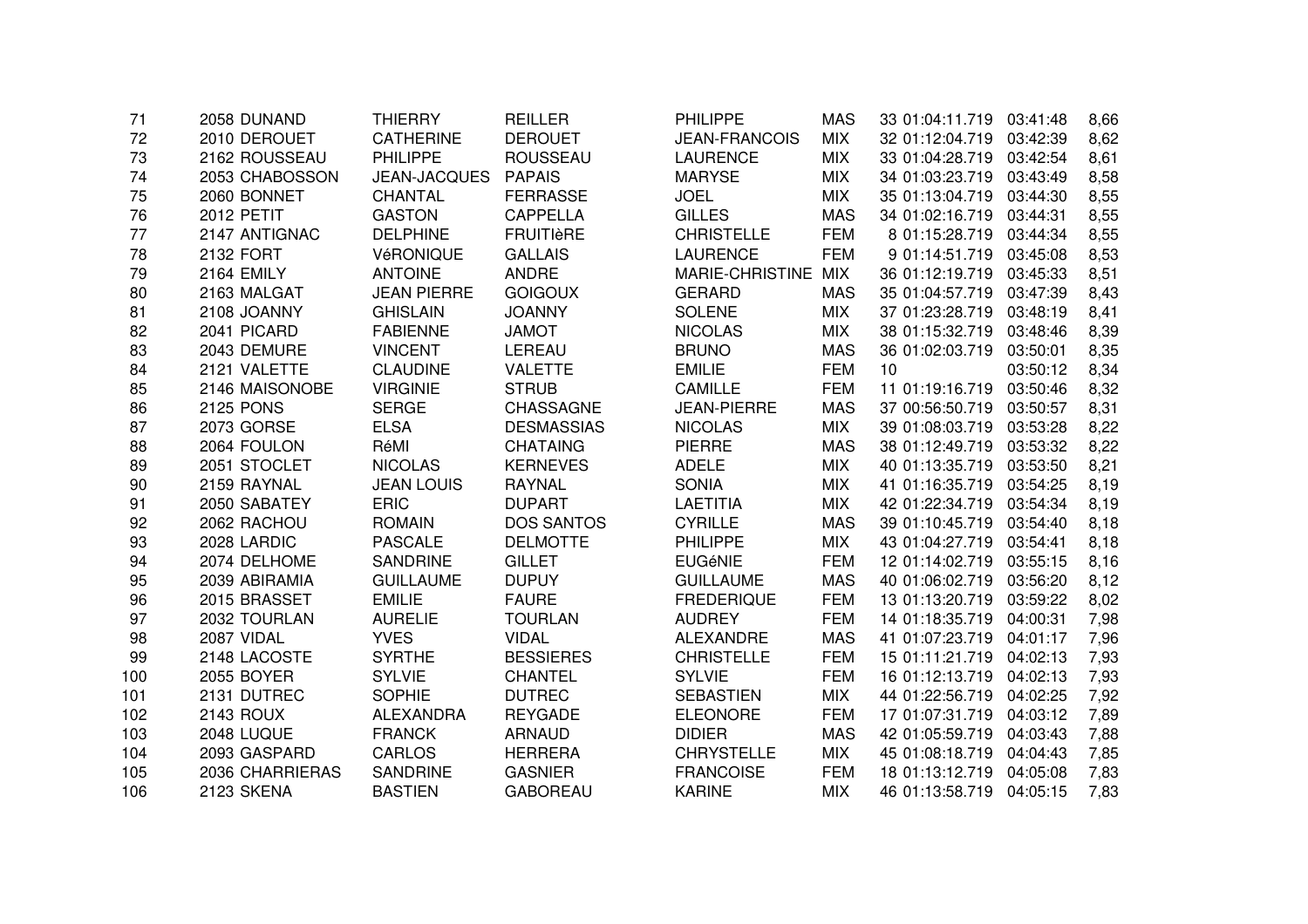| 107 | 2011 DAILLOUX     | <b>AGNES</b>         | <b>DAILLOUX</b>    | <b>MICHEL</b>       | <b>MIX</b> | 47 01:23:40.719 | 04:06:14 | 7,8  |
|-----|-------------------|----------------------|--------------------|---------------------|------------|-----------------|----------|------|
| 108 | 2095 HENRIOT      | <b>FABIENNE</b>      | <b>MOYEN</b>       | <b>RICHARD</b>      | <b>MIX</b> | 48 01:09:36.719 | 04:06:26 | 7,79 |
| 109 | 2078 LAGORCE      | ANDRé                | <b>LAGORCE</b>     | <b>ARNAUD</b>       | <b>MAS</b> | 43 01:02:36.719 | 04:06:45 | 7,78 |
| 110 | 2056 GUILHE       | <b>RENE</b>          | <b>BONGEAT</b>     | <b>SYLVIE</b>       | <b>MIX</b> | 49 01:10:38.719 | 04:06:56 | 7,78 |
| 111 | 2117 ESCARPIT     | <b>PHILIPPE</b>      | <b>PIQUERONIE</b>  | <b>LAURA</b>        | <b>MIX</b> | 50 01:19:21.719 | 04:07:48 | 7,75 |
| 112 | 2007 DADET        | <b>CARINE</b>        | <b>CHAPUT</b>      | AMéLIE              | <b>FEM</b> | 19 01:12:08.719 | 04:07:49 | 7,75 |
| 113 | 2128 PARRA        | <b>JEROME</b>        | <b>GUIMARD</b>     | <b>MARIE NOELLE</b> | <b>MIX</b> | 51 01:10:27.719 | 04:08:27 | 7,73 |
| 114 | 2065 POTTIER      | <b>FLORENT</b>       | <b>POTTIER</b>     | <b>CLAIRE</b>       | <b>MIX</b> | 52 01:14:10.719 | 04:08:34 | 7,72 |
| 115 | 2091 NOLORGUES    | <b>SYLVIE</b>        | <b>GEFFROY</b>     | <b>FABIENNE</b>     | <b>FEM</b> | 20 01:19:18.719 | 04:08:43 | 7,72 |
| 116 | 2076 GAZENGEL     | <b>LUC</b>           | <b>GAZENGEL</b>    | <b>MELANIE</b>      | <b>MIX</b> | 53 01:23:36.719 | 04:09:53 | 7,68 |
| 117 | 2101 CUMINGE      | <b>MICHELLE</b>      | <b>FRAIGNAC</b>    | <b>FLORENCE</b>     | <b>MIX</b> | 54 01:08:56.719 | 04:10:25 | 7,67 |
| 118 | 2145 FALLEMPIN    | <b>FABIEN</b>        | <b>ESPAIGNET</b>   | <b>GILLES</b>       | <b>MAS</b> | 44 01:15:30.719 | 04:10:54 | 7,65 |
| 119 | 2166 CATHELOT     | <b>THIERRY</b>       | <b>GUSMANN</b>     | <b>THIERRY</b>      | <b>MAS</b> | 45 01:09:25.719 | 04:11:10 | 7,64 |
| 120 | 2169 MATHONIER    | <b>PIERRE</b>        | <b>GODEAUX</b>     | <b>PASCAL</b>       | <b>MAS</b> | 46 01:23:30.719 | 04:11:33 | 7,63 |
| 121 | 2034 LEBERT       | <b>VALERIE</b>       | <b>LEBERT</b>      | <b>BRUNO</b>        | <b>MIX</b> | 55 01:22:17.719 | 04:11:42 | 7,63 |
| 122 | 2040 LESMARIE     | <b>NATHALIE</b>      | <b>LESMARIE</b>    | <b>MICHEL</b>       | <b>MIX</b> | 56 01:23:32.719 | 04:12:01 | 7,62 |
| 123 | 2083 FRAYSSE      | <b>GEORGES</b>       | <b>STRUILLOU</b>   | <b>REMI</b>         | <b>MAS</b> | 47 01:24:04.719 | 04:12:54 | 7,59 |
| 124 | 2008 DUCROS       | <b>LAETITIA</b>      | <b>PUYRAIMOND</b>  | <b>ANITA</b>        | <b>FEM</b> | 21 01:15:24.719 | 04:14:09 | 7,55 |
| 125 | 2061 BORIE        | <b>NATHALIE</b>      | <b>VILLECHENON</b> | <b>MARTINE</b>      | <b>FEM</b> | 22 01:06:12.719 | 04:14:21 | 7,55 |
| 126 | 2057 RENOIS       | <b>JACKY</b>         | <b>RENOIS</b>      | <b>CHRISTINE</b>    | <b>MIX</b> | 57 01:23:26.719 | 04:15:27 | 7,52 |
| 127 | 2114 CHAVET-JABOT | <b>CAMILLE</b>       | <b>HEREIL</b>      | <b>AGNES</b>        | <b>MIX</b> | 58 01:20:12.719 | 04:15:28 | 7,52 |
| 128 | 2160 RODDE        | <b>SYLVIE</b>        | <b>VERMESCHE</b>   | <b>CATHERINE</b>    | <b>FEM</b> | 23              | 04:15:59 | 7,5  |
| 129 | 2014 JOANNET      | CéCILE               | <b>JOANNET</b>     | <b>DIDIER</b>       | <b>MIX</b> | 59 01:35:44.719 | 04:16:02 | 7,5  |
| 130 | 2063 ENGUEHARD    | <b>SANDRINE</b>      | <b>BERGHEAUD</b>   | <b>BRUNO</b>        | <b>MIX</b> | 60 01:26:11.719 | 04:16:33 | 7,48 |
| 131 | 2099 THOMAS       | <b>NICOLAS</b>       | <b>BRUNET</b>      | <b>AURELIE</b>      | <b>MIX</b> | 61 01:16:21.719 | 04:18:18 | 7,43 |
| 132 | 2020 YTOURNEL     | <b>CATHERINE</b>     | <b>ROULIER</b>     | <b>GUY</b>          | <b>MIX</b> | 62 01:17:22.719 | 04:18:31 | 7,43 |
| 133 | 2019 DUPUY        | <b>FLORENCE</b>      | <b>MOBILI</b>      | MARLèNE             | <b>FEM</b> | 24 01:15:21.719 | 04:19:50 | 7,39 |
| 134 | 2157 JUVIGNY      | <b>FRANCINE</b>      | <b>PERNET</b>      | <b>DOMINIQUE</b>    | <b>MIX</b> | 63 01:17:20.719 | 04:20:08 | 7,38 |
| 135 | 2047 BOSCHET      | <b>VIRGINIE</b>      | <b>POIRIER</b>     | <b>NELLY</b>        | <b>MIX</b> | 64 01:17:42.719 | 04:20:24 | 7,37 |
| 136 | 2027 SOUDRY       | <b>CLAUDINE</b>      | <b>BOUTIN</b>      | <b>MYRIAM</b>       | <b>FEM</b> | 25 01:19:02.719 | 04:20:50 | 7,36 |
| 137 | 2096 MARTINEZ     | <b>MARIE</b>         | <b>MARTINEZ</b>    | <b>PATRICE</b>      | <b>MIX</b> | 65 01:22:42.719 | 04:21:05 | 7,35 |
| 138 | 2023 CROZE        | <b>JEAN PHILIPPE</b> | <b>HERVE</b>       | <b>JOCELYNE</b>     | <b>MIX</b> | 66 01:12:48.719 | 04:21:18 | 7,35 |
| 139 | 2094 FLAMARY      | <b>COLETTE</b>       | <b>FLAMARY</b>     | <b>JACKY</b>        | <b>MIX</b> | 67 01:13:27.719 | 04:21:27 | 7,34 |
| 140 | 2124 MARTY        | <b>MARYLINE</b>      | <b>MARTY</b>       | <b>GILLES</b>       | <b>MIX</b> | 68 01:23:38.719 | 04:21:38 | 7,34 |
| 141 | 2088 ZYZIK        | <b>MAREIKE</b>       | <b>VERGNE</b>      | <b>THIBAULT</b>     | <b>MIX</b> | 69 01:28:27.719 | 04:23:08 | 7,3  |
| 142 | 2153 DUBOIS       | <b>AUDREY</b>        | <b>CHIROL</b>      | <b>NATHALIE</b>     | <b>FEM</b> | 26 01:20:25.719 | 04:23:22 | 7,29 |